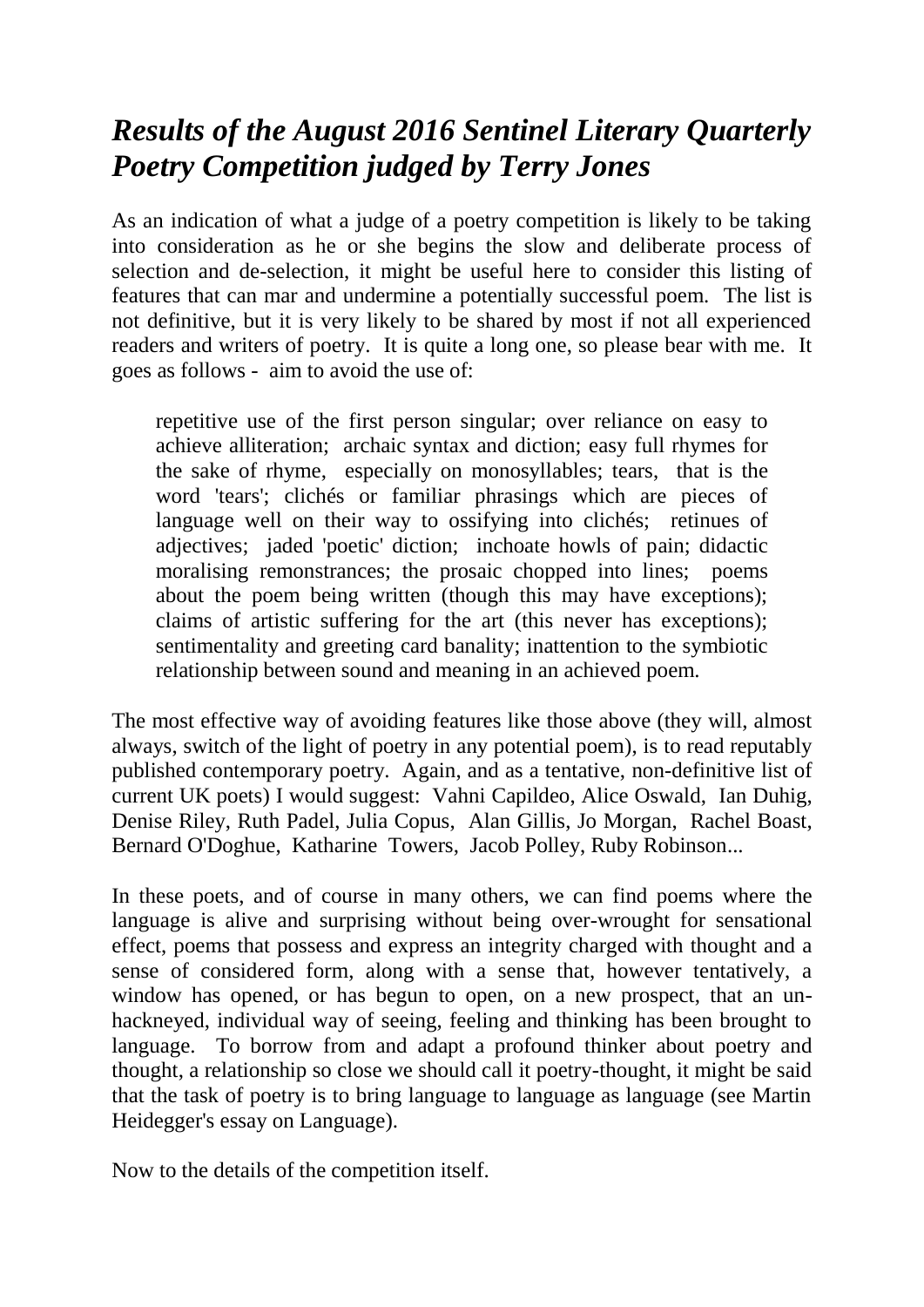Many of the poems entered for this competition were successful, in part or in whole, in avoiding the pitfalls outlined above, and many of them achieved an expressive appeal in individual lines and stanzas and announced themselves as being poems, or poems in the process of being made. In that respect, they sought, often successfully, to become those shaped and sometimes shapeshifting artefacts of language, thought and sound that we can recognise as poems well worth the reading.

The range and variety of the 186 poems submitted would most certainly present a challenge to any judge, and it is possible that many of them could be successful on other occasion if submitted to this or other competitions. Some address themselves to topical issues of concern: drug-compromised athletes; political cupidity; love achieved or unachieved; renditions of religious encounters with the world in its manifold presences. Others address what are often regarded as perennials of poetry: ageing, death, childhood, dark nights of the soul. And many expend themselves in depictions of nature, of effects of light, of changes of seasons, of rainfall, snowfall, wind and calm.

As ever, choosing and positioning the poems was difficult and demanding, but I present them here in reverse order.

## **Commended Poems**

#### *Amma –* **Sam Burns**

to it again and again.

*Amma*, an engaging poem set as it apparently is in rural India, works by counter posing the earthly and the spiritual in the well realised figures of the physical, fleshly, material Amma herself, the grandmother, who rolls dung balls and squats in the dust, and her grandchild, the remote and silent child with the 'thousand-yard stare' who ' stands/ between the horns of the bull/ until it runs.' The symbolism of the encounter opens a doorway and that seems to flood the poem with interpretive possibilities in such a way that the quotidian, down-to earth ordinariness of the depicted scene is irradiated and draws the reader back

#### *Desire in the Cheap Seats –* **Robin Lindsay Wilson**

This is a poem with a forensic focus on lust, male voyeurism, and perhaps emotional inadequacy. Set in a smoke filled music hall or performance hall where 'half naked starlets' and 'chorus girls' dance, it conveys real atmosphere in a sequence of fresh images and phrases, but it is the emotional psychology of the male gazer that is the real point of focus.

At the undemonstrative conclusion of the poem, 'he stands inside the fug/ to shout out his demons.'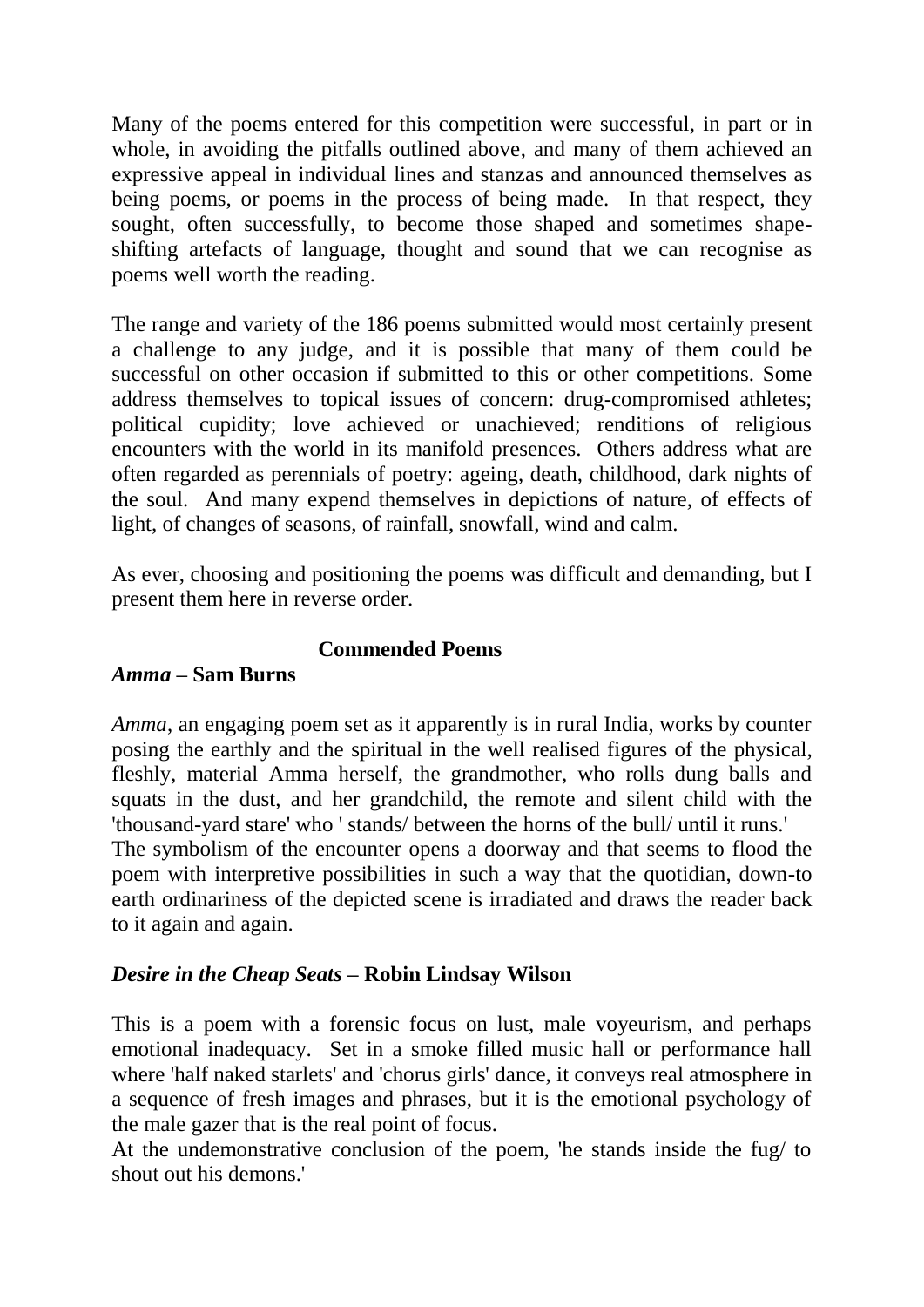# *Foetal Cues -* **Andy Eycott**

*Foetal Cues* expends itself in a riff on the comma, on that single punctuation mark. It is a slight poem in that respect, but it has a visual and imaginative force behind it and embodies an alertness to the materiality of the grapheme represented in a sequence of apt metaphors that redirect, refocus, and sharpen our attention.

The comma ' hangs with/ the patience of light' and in a series of metaphorical transformations it becomes - 'an ash heavy cigarette', 'a bent nail', 'a fish hook.' There is a careful, poetic thinking at work here.

# **Highly Commended**

## *Fighting the Biography of John Clare -* **John Gallas**

The appeal of this poem lies largely in its linguistically rich and aptly echoic deployment of the diction of Clare's poetry: who could resist a line like 'the rawky pages blopped', or the dialectal 'I dropped/ my core into a furrow' and the 'flibbling trees?'.

There would be many poems where such a reliance on the use of diction from a previous poet would come across as jaded, as something of a cop out, but that is not the case here.

It is a melancholic tribute to the 'peasant' poet, marginalised into madness in his lifetime. Its best effects are the small, restrained ones: 'It rained: I stayed.' But overall it is shaped and knowledgeable.

#### **Moon Egg - Camilla Lambert**

In *Moon Egg* we are presented with a meditative encounter with an insignificant fragment of the material world, with a mere thing, with a pebble on a beach, but in the crucible of this poet's imagination the pebble on the undergoes a sequence of transmutations becoming respectively 'a pale moon', 'a hungry star', 'a sandpiper's egg', 'a moon egg'.

At one and the same moment, the poem is both laconic and intensely focused, and the precise choices of diction combine to give it a quiet music of its own; consider, for example, this line: 'Its pocked skin smelled of cold space.' The arrangement of vowels and consonants here testify to a poet who has, in their own words, 'sifted thoughts.'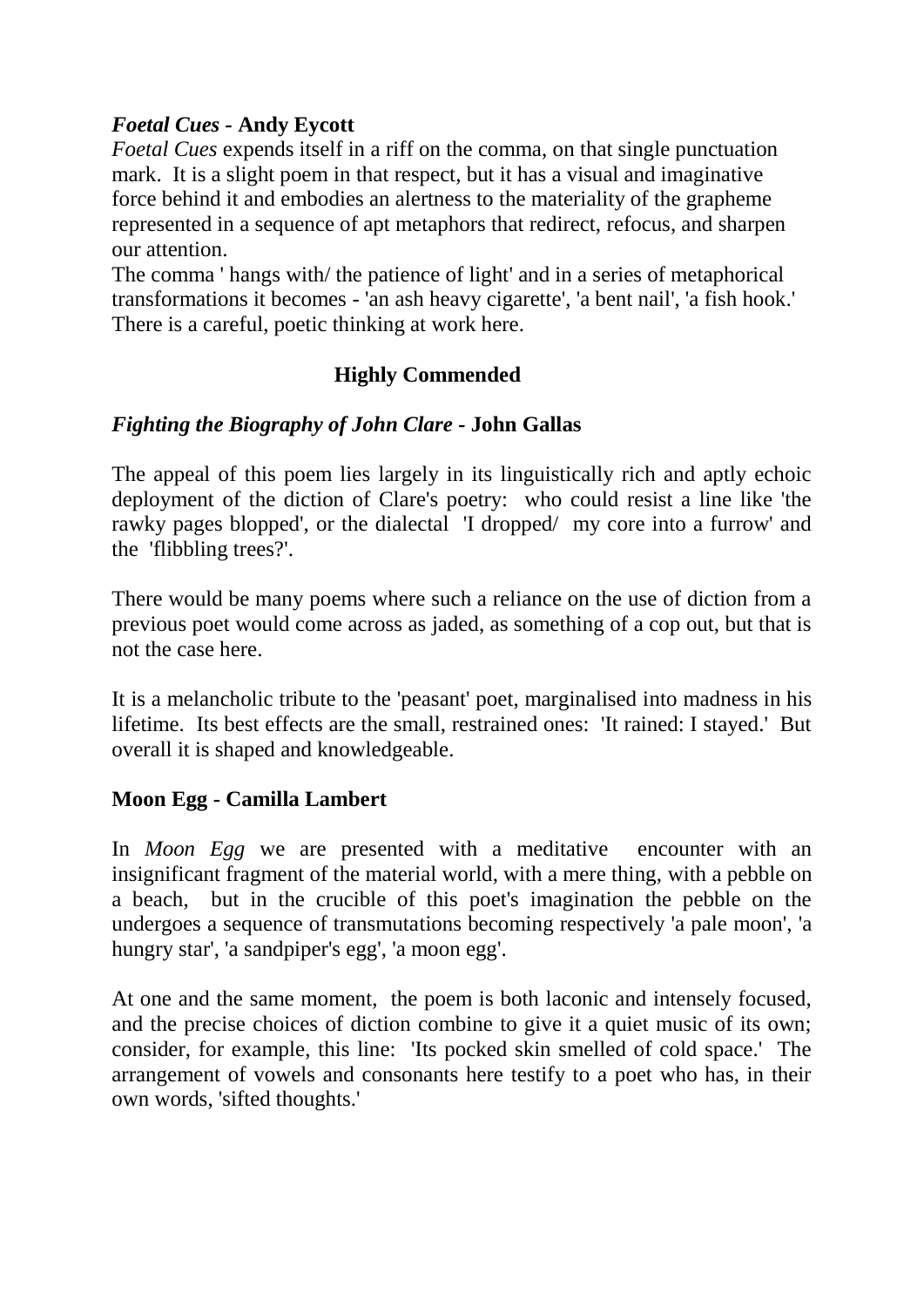# **In Your Hands – Ross Cogan**

*In Your Hands* - There is here a real precision of imagery, and a surprising conjunction of delicacy (the small bones) with architectural geological, and topological imagery.

The poem's real strengths lie in its control of the unfolding of ideas, and in the deft uses of para-rhyme in middle three couplets. There is also a carefully judged sense of lineation as it steps lightly from line to line and couplet to couplet.

It also demonstrates valuably that metaphors are always more potent than similes, and if the full rhyme at the end, and the too neat conclusion it embodies are perhaps less successful, it nevertheless stands as a poem that lends itself to pleasurable re-reading.

## **3rd Prize: Two Cups - Math Jones**

This poem has about it a quiet mystery that is part religious, part phenomenological; it is structured and quiet at the same moment, like the altar it evokes.

The two cups, 'at once naked and dressed in white,' are sacred vessels standing silently in a world in which they hover between appearance and disappearance, and one has a sense that the rich etymological and philosophical meanings of those two modes of being/ not being are at issue here.

As shaped vessels they function as catalysts for the shaping imagination, and there is behind the poem an appreciation of the significances of ritual. The choices of diction are aptly simple, as simple gestures, but the whole poem as it unfolds in eight balanced stanzas speak persuasively of the craft and care of a poet.

#### **Second Prize: Loki as Falcon – Ross Cogan**

*Loki as Falcon* - and as first person narrator of this poem - might recall Hughes' *Hawk Roosting*, but it is also its own poem: confident in structure, quite fully realised in the rapidity of metaphoric thought as the mythical Loki slips into the skin and plumage of a falcon which is 'cratered where quills/ stand in their inkwells,' and visually specific as it provides that almost microscopic close-up of the falcons plumage.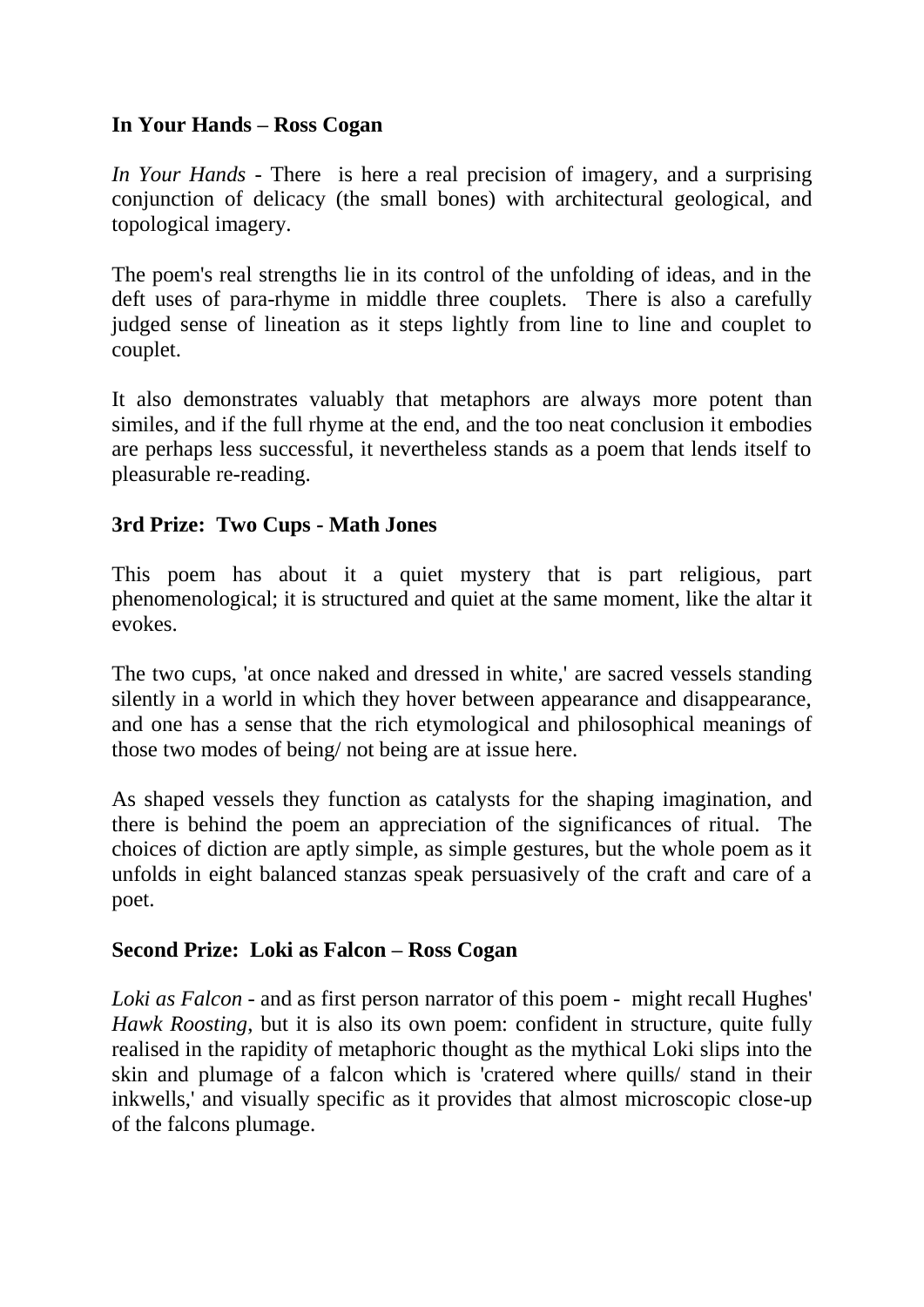Behind the poem lies a knowledge of myth, and an interest in entering the otherness that myths function to communicate. We listen with full engagement as the Loki-Falcon relishes its abilities in flight 'while this raiment of sails/ sets and trims itself again and again.'

The coldly instrumental conclusion of the poem is also effective as the creature tells us 'When I return/ youth lies in my talons, cold as a nut.'

## **First Prize: The Greens - Lesley Burt**

T*he Greens,* couples brevity with density and announces itself, perhaps, as a species of feminist protest poem, juxtaposing, as it does the self indulgent actions of the male figure with the selfless, productive work of the female figure.

That said, there is nothing didactic about it, and all the meanings of the poem are completely inhabited by the poet.

There is a real muscularity of vowels here, a real control of sound, and an ear fine-tuned for controlled alliteration, assonance, consonance. Consider the opening stanza:

> She deserves more, the woman, than heaving his autumn leavings while he rides Northerlies South -

That middle line performs the meaning in the work it requires for its enunciation.

Similarly, in the line 'blanket corms in warm loam', there is here a developed phonological awareness and an alertness to the musical potential of the tensions in and between words.

There is an object lesson for practising and emerging poets here, a direction to what Eliot called the 'auditory imagination.'

*Terry Jones* November 9, 2016

#### **Administrator's comments:**

Please note, these poems were judged blind and the names of the poets have been inserted by me prior to posting this report online. Many thanks to Terry for a job well done.